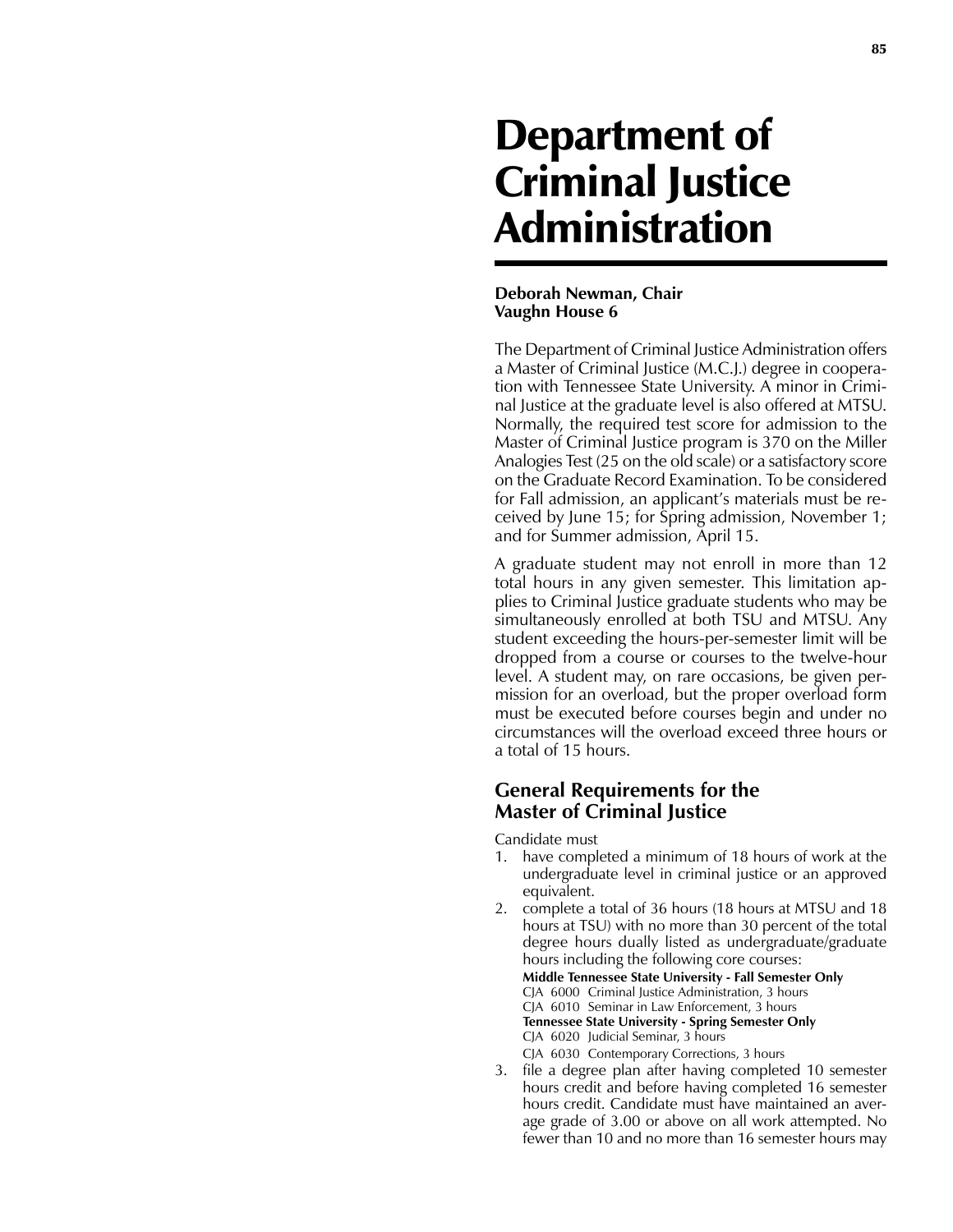be counted toward the degree before the individual is advanced to candidacy. Indicate research/thesis institution at this time.

4. complete the following 6 hours at one institution (MTSU or TSU):

CJA 6900 Research in the Criminal Justice Process, 3 hours CJA 6640 Thesis Research, 3 hours

5. complete the remaining 18 hours of approved electives as follows:

12 hours at the non-thesis/research institution 6 hours at the thesis/research institution

6. successfully complete an oral comprehensive examination in conjunction with the thesis defense.

## **Courses in Criminal Justice Administration [CJA]**

- **5220 Community Relations and Minority Problems**. Three credits. Analysis of public hostility toward police and current community relations projects; training and education of law enforcement officers; responsibilities of police administrators; causes of tension and conflict, positive and negative factors in the control of minority group hostilities; minority recruitment in law enforcement.
- **5260 Special Issues in Law Enforcement.** Three credits. Variety of subtopics related to law enforcement. Problems in private and public morality with regard to drug use, alcoholism, and sex offenses; analysis of current police training programs; relationship between legislation and political process which affects law enforcement.
- **5330 Criminal Investigation.** Three credits. (For CJA majors or with permission of instructor.) General investigative responsibilities and techniques, including administration preparation, investigative jurisdiction and responsibility, and the importance of substantive report writing. Includes special techniques required for specific investigative categories.
- **5500 The Juvenile Justice System.** Three credits. Juvenile delinquency and youth crime with emphasis on the history of the juvenile justice system, the court and police role within the system, rehabilitation and correction of the delinquent, and juvenile probation services. Alternatives to traditional procedures: community-based programs versus correctional institutions, nonjudicial adjustment, etc., examined.
- **5530 Criminal Evidence and Procedures.** Three credits. Types of individuals and problems of admissibility in court proceedings, proper treatment and disposition of evidence, legal procedure to be followed, and actual trial procedure.
- **5750 Seminar in Corrections.** Three credits. Each student selects a problem area of interest for an intensive research effort. The group will be presented with a contemporary corrections issue or problem and will be required to create practical and workable strategies for coping with the issue. Where feasible, arrangements will be made to implement the program in an actual correctional setting.
- **5800 Crime in America: An Assessment.** Three credits. An in-depth survey of the impact of crime on American society: amount and trends of crime, economic impact of crime, professional and white collar crime, characteristics of offenders and victims of crime.
- **5900 Readings in Criminal Justice.** Three credits. Advanced students capable of independent study will be allowed to do in-depth readings in a particular area of criminal justice relevant to individual interests. Annotated bibliography and report required. Arrangements should be made with the instructor prior to registration.
- **6000 Criminal Justice Administration.** Three credits. Criminal justice, juvenile justice, correctional and mental health processes, and other issues including those arising out of other processes of social control and community-based treatment of offenders. Development of a critical analysis of current literature, compilation of a bibliography, and completion of an intensive research paper required.
- **6010 Seminar in Law Enforcement.** Three credits. The function of police within the community and its relationship to the criminal justice system, the effects of police actions on the community and other segments of the system, social expectations and limitations, assessment and special problems. Analysis of relevant studies, formation of annotated bibliography, and organization of research into a formal composition.
- **6020 Judicial Seminar.** Three credits. Examination of the judicial system, including flow of the criminal case, personnel, court community relations, computers and the courts, and special problem areas. A research project consisting of a literature review, bibliography, and a thorough analysis required.
- **6030 Contemporary Corrections.** Three credits. Corrections programs in contemporary custodial and juvenile institutions and community-based corrections programs; problems and prospects associated with them. Each student required to make class presentations on assigned topics, participate in class discussions and analysis of reports, develop a bibliography, and submit a research paper in a specific area of corrections.
- **6040 The Concept of Justice.** Three credits. Historical development and philosophy of law. The notion of justice in a criminal context, with emphasis on equity and ethics in law and justice. Examines the sociology of law and societal constraints on proscribed behavior.
- **6230 Police Management Systems.** Three credits. The need for awareness of police management problems, reaction of criminal justice system within P.M.S., administrative behavior toward the organizational environment, and the nature of change within P.M.S. Preparation of a research paper which consists of complete analysis of a topic within P.M.S., a review of recent literature, and an annotated bibliography required.
- **6250 Criminal Justice Internship**. Three credits. Prerequisite: Permission of instructor. Student placed for an intensive field experience in a functional criminal justice agency. The selection of the placement agency determined by student's background, academic status, and interest.
- **6300 Innovations in Law Enforcement.** Three credits. The changing role of the police function and its relationship to the criminal justice system, including evaluation of the operational line function of the 80s, technological changes in society and their effects on law enforcement, and the etiology of innovation. Evaluation of recent literature, compilation of a list of selected readings, and unification of research into a methodological exposition.
- **6410 Advanced Constitutional Law.** Three credits. Examination of constitutional rights of the accused including pretrial, trial, and prisoner rights. Reading and critique of current literature and Supreme Court decisions, learning to function in a law library, and composing a research paper with a bibliography on a chosen constitutional topic.
- **6430 Criminal Law: The Defense Side.** Three credits. Procedure of the criminal courts from the defense viewpoint. ABA standards for defense attorneys, the handling of a case by the defense from arrest to appeal, and ethical problems posed for defense attorneys. Attention given to defense by appointment and plea bargaining.